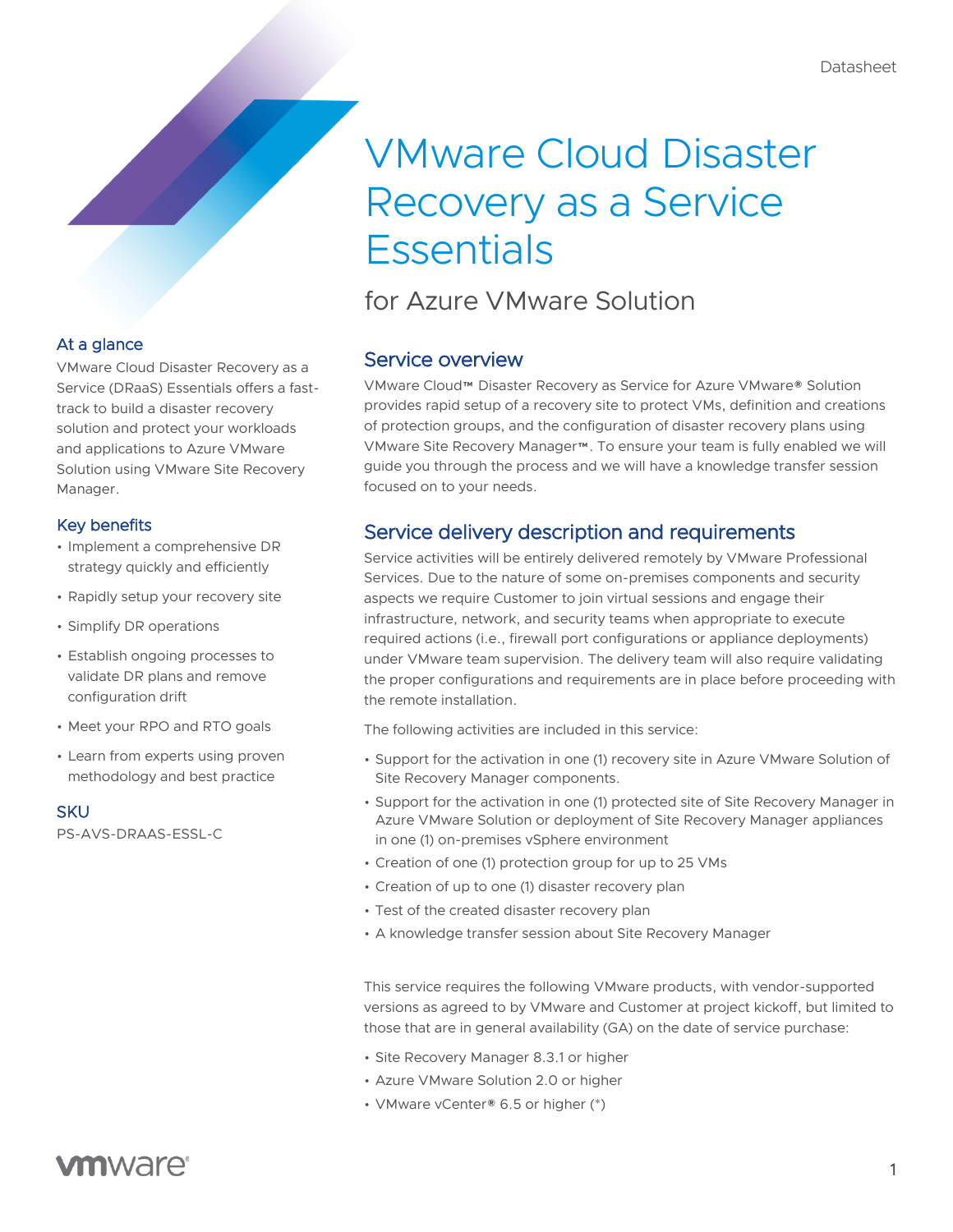(\*) Note 1: Please check the VMware products requirements and interoperability matrix links in the Appendix.

## Project scope

This service contributes to the development of the following capabilities:

- Replicate and protect workloads into Azure VMware Solution
- Recover from data center outages

A specific set of scope parameters are defined in the following tables:

| <b>VMware Site Recovery Manager</b>                                                |                                   |                                                                                                                                                                                              |
|------------------------------------------------------------------------------------|-----------------------------------|----------------------------------------------------------------------------------------------------------------------------------------------------------------------------------------------|
| Specification                                                                      | Parameters                        | Description                                                                                                                                                                                  |
| <b>Site Recovery</b><br>Manager for<br>Azure VMware<br>Solution                    | Up to one $(1)$<br>Recovery site  | Site Recovery Manager to be<br>activated and configured as the<br>recovery Azure VMware Solution                                                                                             |
| <b>Site Recovery</b><br>Manager on-<br>premises or Azure<br><b>VMware Solution</b> | Up to one $(1)$<br>Protected site | Azure VMware Solution or on-<br>premises components: one (1)<br>VMware vSphere® replication<br>appliance and one (1) Site Recovery<br>Manager appliance deployed in<br>Customer environment. |
| Protection groups                                                                  | Up to one $(1)$                   | Site Recovery Manager Server<br>protection group configured.                                                                                                                                 |
| Recovery plans                                                                     | Up to one $(1)$                   | Site Recovery Manager Server<br>Recovery plan configured.                                                                                                                                    |
| Recovery Plan<br>testing and<br>cleanup                                            | Up to two $(2)$                   | Test and cleanup for a recovery plan<br>consisting of no more than five (5)<br>VMs and no larger than 40GB each.                                                                             |
| <b>Virtual Machines</b><br>(VMs) protected                                         | Up to twenty-<br>five $(25)$      | VMs to be protected.                                                                                                                                                                         |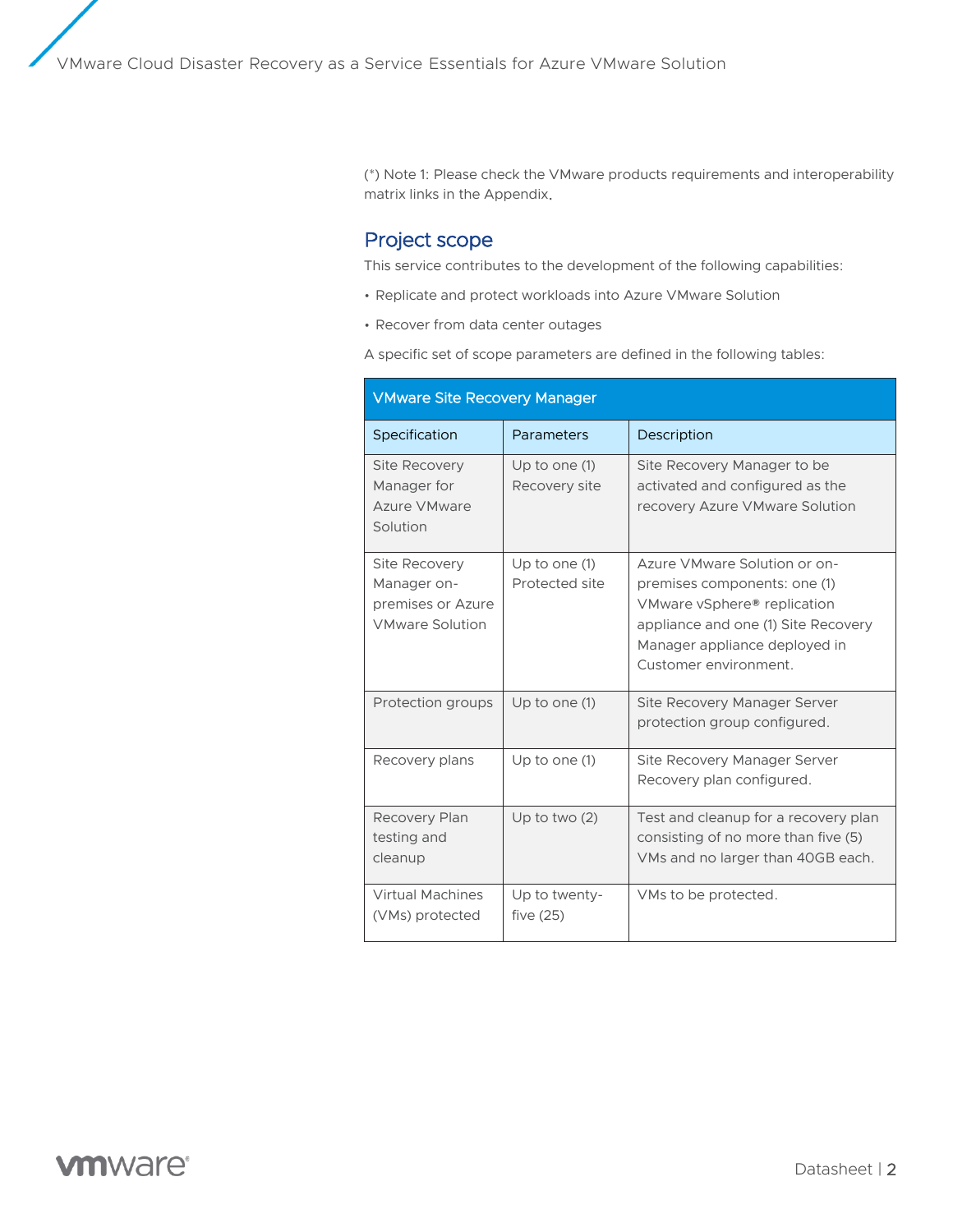## Out of scope

The following are out of scope items for this service divided by section.

#### General

- Installation and configuration of custom or third-party applications and operating systems on deployed virtual machines
- Operating system administration including the operating system itself or any operating system features or components
- Management of change to virtual machines, operating systems, custom or third-party applications, databases, and administration of general network changes within Customer control
- Remediation work associated with any problems resulting from the content, completeness, accuracy, and consistency of any data, materials, or information supplied by Customer
- Installation or configuration of VMware products not included in the scope of this document
- Installation and configuration of third-party software or other technical services that are not applicable to VMware components
- Installation and configuration of Customer-signed certificates
- Customer solution training other than the defined knowledge transfer session

#### Azure VMware Solution

- Creation of the VMware software-defined data center (SDDC) in Azure VMware Solution
- Creation and configuration of SDDC(s) and Clusters
- VPNs and network connectivity configurations
- Creation of user roles and groups
- Creation of local accounts
- Configuration of LDAP/Active Directory sources
- Creation of Networking segments, VPNs, and additional firewall rules not defined by the specific service scope
- Design or configuration of interconnectivity between different SDDCs or other native cloud services

#### Site Recovery Manager

- Configuration of On-premises networking and firewall
- Protection of VMs created by vSphere vApp(s)
- Protection of Fault Tolerant VMs
- Protection of VMs with Shared disks
- Replication using Array-based, VVOLs, and storage policy Protection Groups

# **vm**ware<sup>®</sup>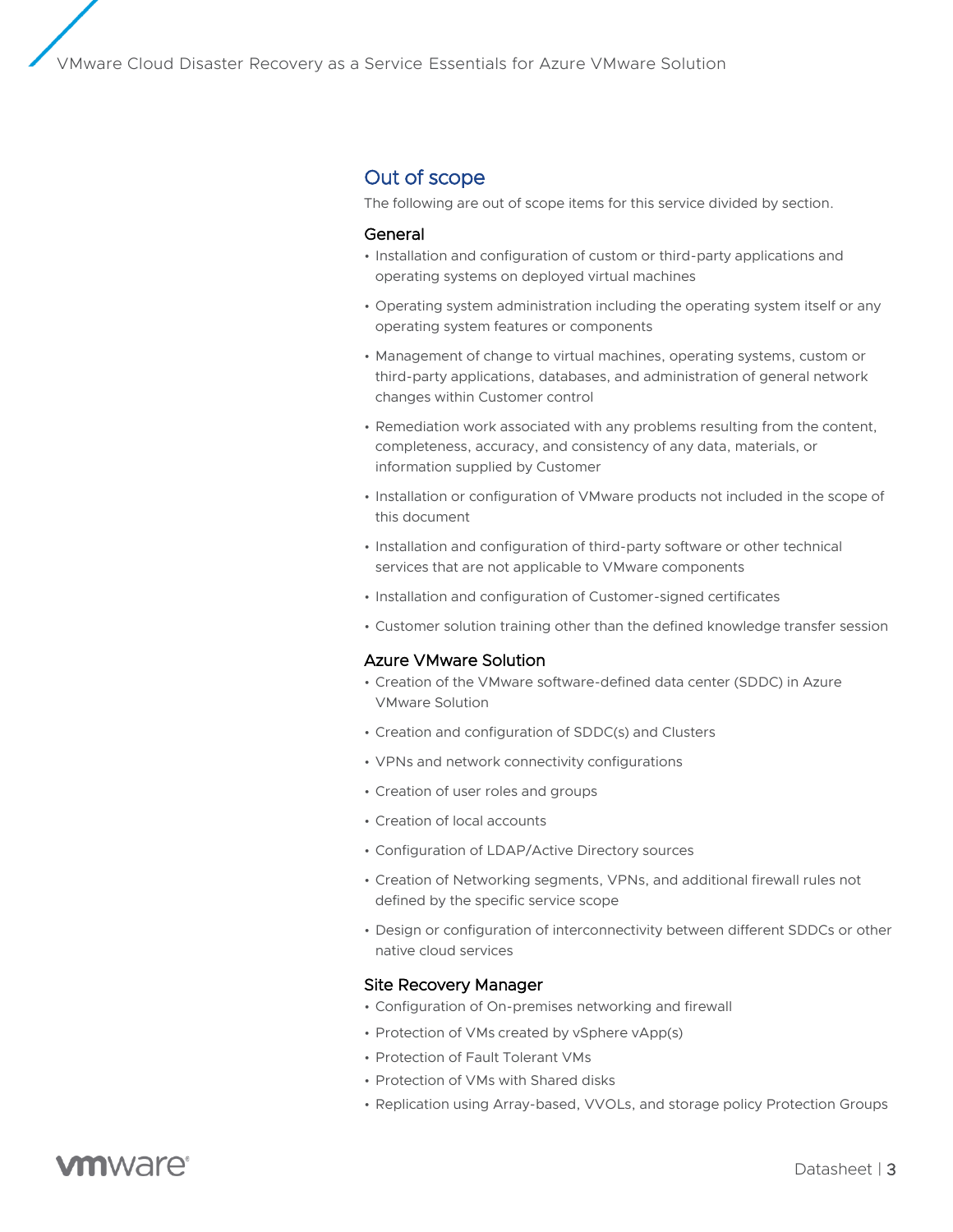## Estimated schedule

VMware estimates that the duration of this project will not exceed 1 week. VMware will operate according to a schedule agreed to by both parties. Typically, services are performed during normal business hours and workdays (weekdays and non-holidays).

## Project activities

#### Phase 1: Initiate

VMware hosts a project initiation call with key Customer and VMware stakeholders.

Topics to be discussed include:

- Project business drivers, scope, and objectives
- Project deadlines, timelines, scheduling, and logistics
- Identification of key Customer team members who VMware will work with to accomplish the tasks defined in this data sheet
- Technology prerequisites necessary for a successful project, including review of the Service Checklist for the VMware solution
- Confirmation of team members and contact details will be exchanged to schedule the project kickoff meeting

Deliverables include:

• Initial pre-engagement call

#### Phase 2: Plan

VMware leads a project kickoff meeting with Customer to assess prerequisite completion readiness, review the VMware standard architecture, and confirm project milestone dates.

#### The objectives of the meeting are as follows:

- Introducing the VMware team, roles, and responsibilities
- Describing the project goals, phases, and key dates
- Explaining the expected project results and deliverables
- Agreeing on communication and reporting process
- Validating the project expectations and clarifying roles and responsibilities

After Customer and VMware agree on project expectations, the VMware Project Manager and the Customer Project Manager work together on the detailed project plan.

#### Deliverables include:

- Project kickoff meeting minutes
- Site Recovery Manager presentation
- Collected list of VMs to be protected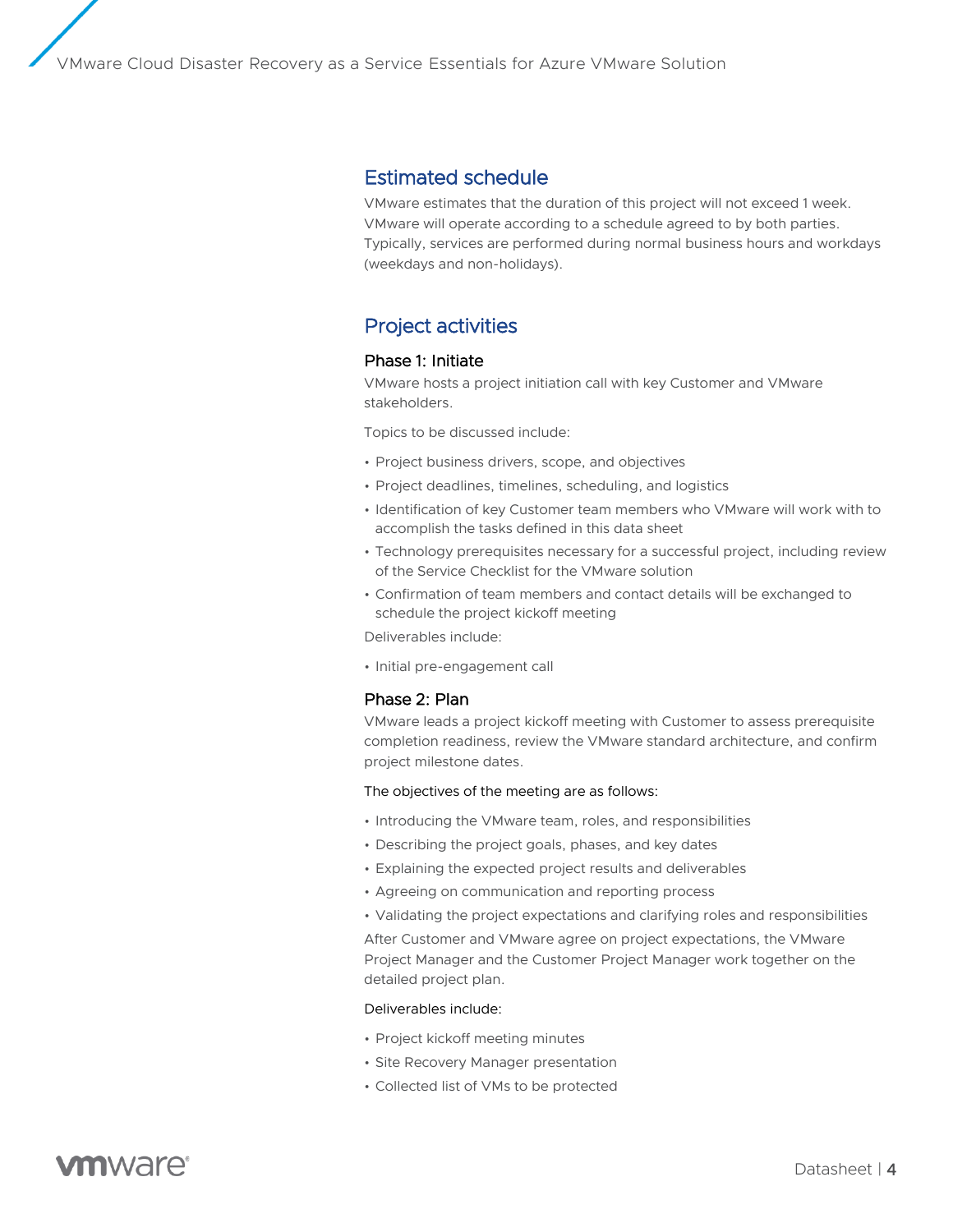#### Phase 3: Execute

The key activities for this phase are organized into Deploy and Knowledge Transfer subphases.

In the Deploy subphase VMware deploys, documents, and validates the technology components according to the specifics. VMware does the following:

- Installs and configures the VMware technologies according to the specifications
- Finalizes the Configuration Workbook
- Review and validation of the VMs to be protected
- Creation of Protection group
- Creation of recovery plan for Site Recovery Manager
- testing activities for the recovery plan

Deliverables include:

- Solution specification workbook
- Solution verification workbook
- Knowledge Transfer workshops up to two (4) Hrs

#### Phase 4: Close

VMware conducts a closure meeting of up to two (2) hours with the Customer covering project status, reviewing completions, next steps and how to engage with VMware support going forward.

# **vm**ware<sup>®</sup>